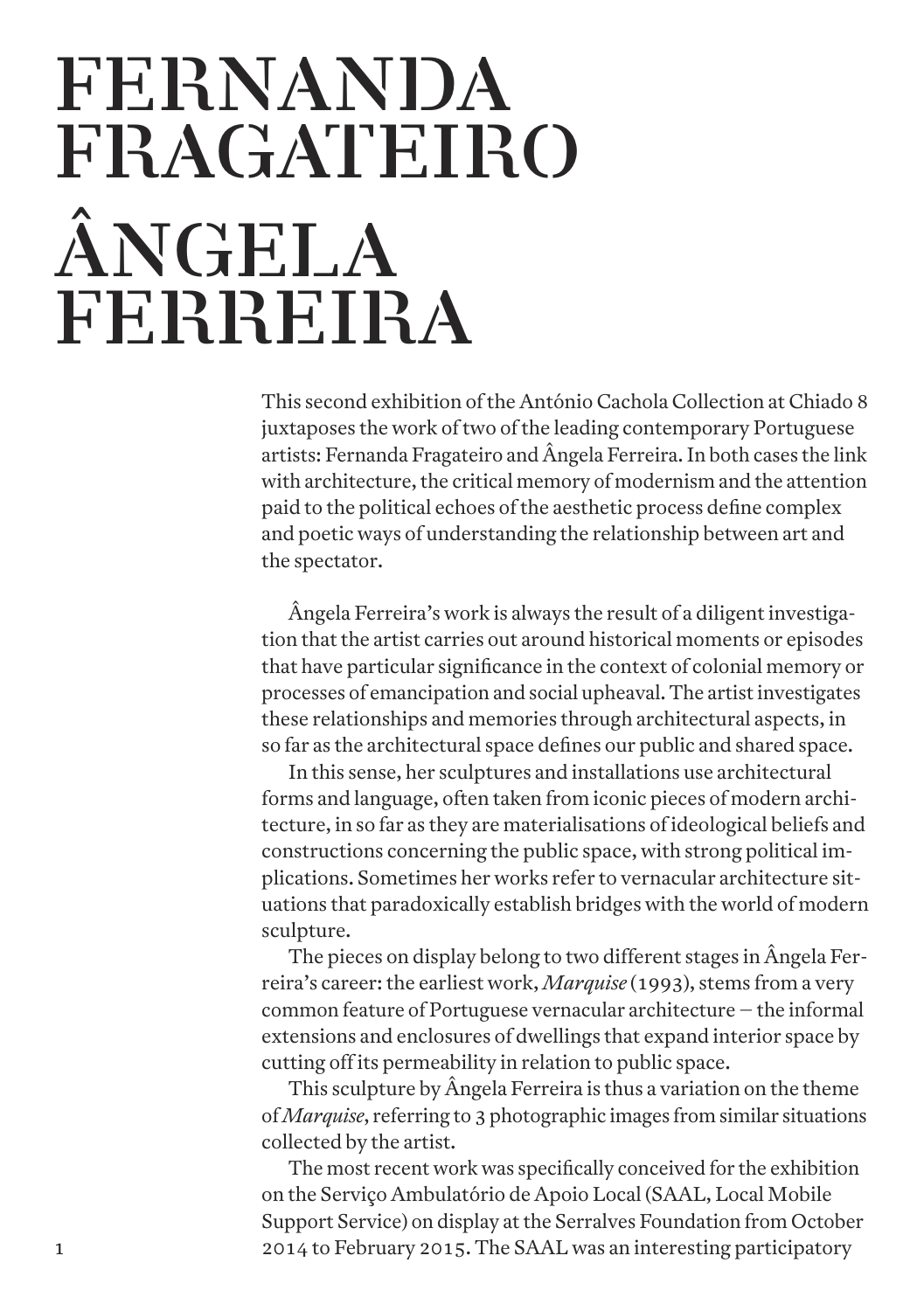

#### **Ângela Ferreira**

**——** *Marquise***, 1993 Aluminum, glass and three photographs Variable dimensions**

**——** *Brigadas do SAAL***, 2014 Bigger component: Wood, painted mdf, retroprojection screen. Video: colour, sound, loop. 13' 43''. Video text:** *Manifest from the São Vitor Brigade: Lines of action for the technitians astechnitians(1976)* **235 × 217 × 475 cm Stairs component: Grey mdf, painted steel 136 × 60 × 126 cm Presentation ofthe text** *Manifest from the São Vitor Brigade: Lines of action for the technitians as technitians (1976)* **by the duo** *Lavoisier***: Patrícia Relvas and Roberto Afonso**

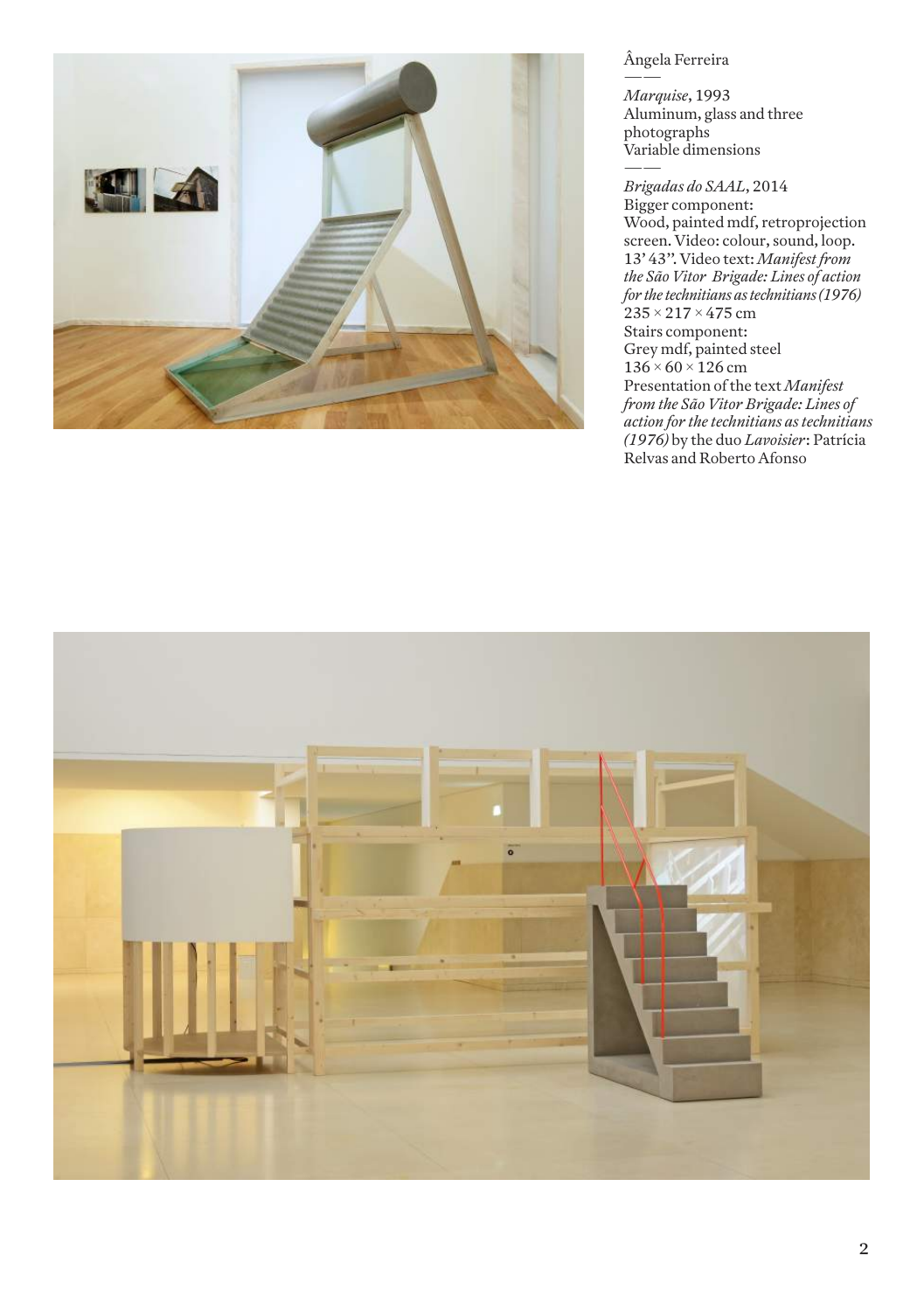**architectural project carried out between 1974 and 1976 through the initiative of Nuno Portas. The aim was to solve the enormous housing needs of urban areas by placing technical brigades made up of architects, engineers, social workers and lawyers in contact with the population of slums and "islands" and designing new housing projects with them.Incorporating an explicit reference to Álvaro Siza Vieira's project in Bouça (Porto),the sculpture is also the place where a performance is carried out, involving the reading of a published text ofthe era by the Brigada de São Victor, led by Siza as well. The António Cachola Collection has a very particular connection with this work in thatit agreed to produce it even before there was a plan,thereby allowing the artist to develop the work under optimum conditions.**

**Fernanda Fragateiro also has a very intense and enduring relationship with architecture, which is a key theme in the development of her creative process and an elementthatfuels her work. Her interventions are intimately linked to two features that converge:the construction of an inclusive field of negotiation that often involves the spectator and the centring of aesthetic experience in the collective space or in the confrontation between collective and private space.**

**To deal with these two major interconnected areas, Fernanda Fragateiro often resorts to cooperating with architects, sometimes establishing a limbo between art and architecture,the identity of which is almostindecipherable, in so far as many ofthe artistic issues which it raises – the physical relationship with space, its experiences,the politics of sharing and spatial hierarchies - are materialised in constructions and architectural gestures.**

**The work that we are showing, which belongs to the Cachola Collection, is very literally a floor.In contrastto the tradition of sculpture, which is bound up with the idea ofthe monument,FernandaFragateiro, in several of her pieces, is interested in the anti-monumentality ofthe ground,the common field.Ifthe political metaphor is intense, it only works because it emanates from a very strictformal construction. However,this ground is also flexible and adaptable: it moulds itselfto the space, it adapts and can assume a range of configurations. The one being presented at Chiado 8 is the result of a precise shaping to the actual irregularity ofthe room and the way we move within it.**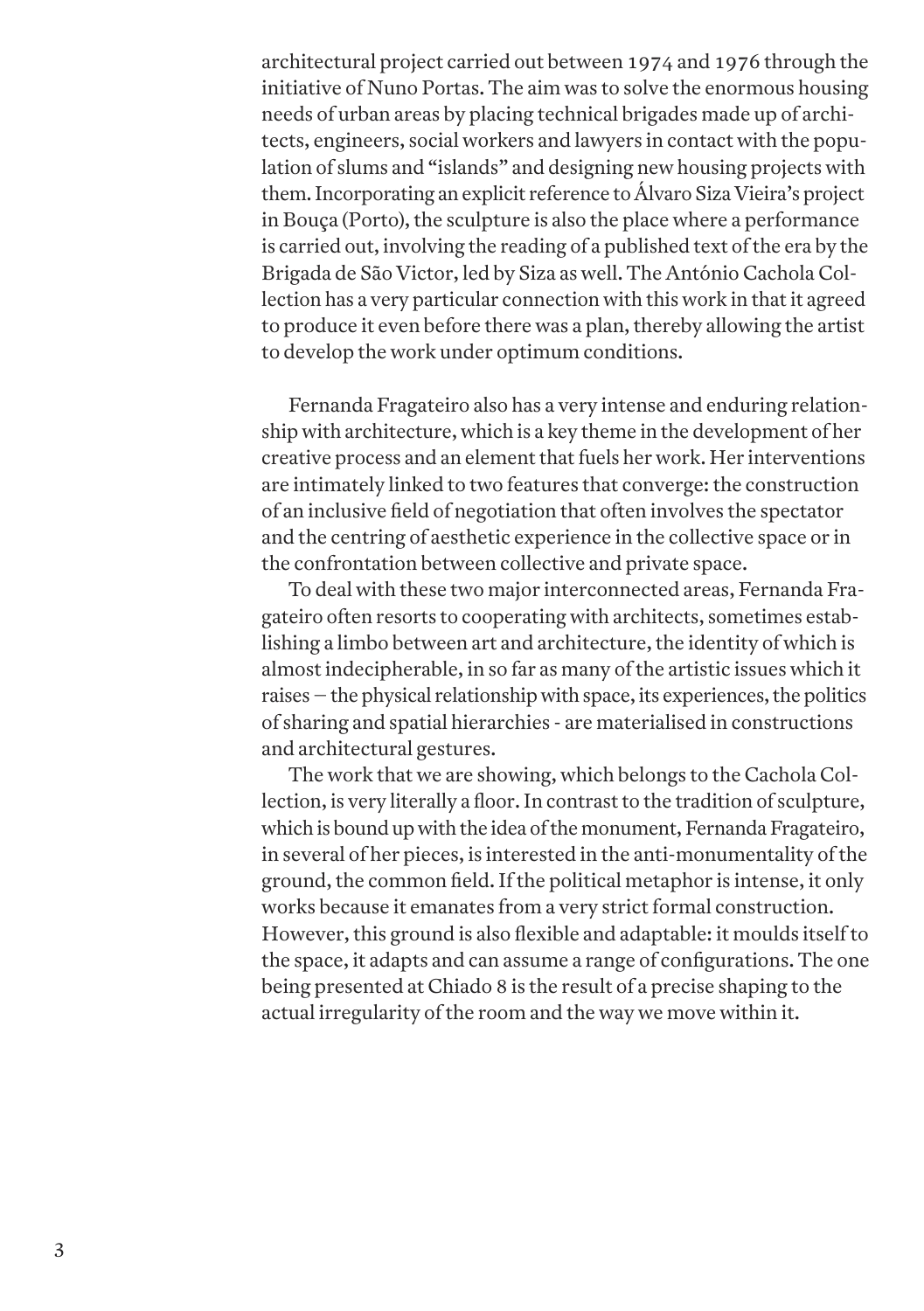



Fernanda Fragateiro

Expectativa de uma Paisagem<br>de Acontecimentos, III, 2007<br>Cork and galvanized steel<br>Variable dimensions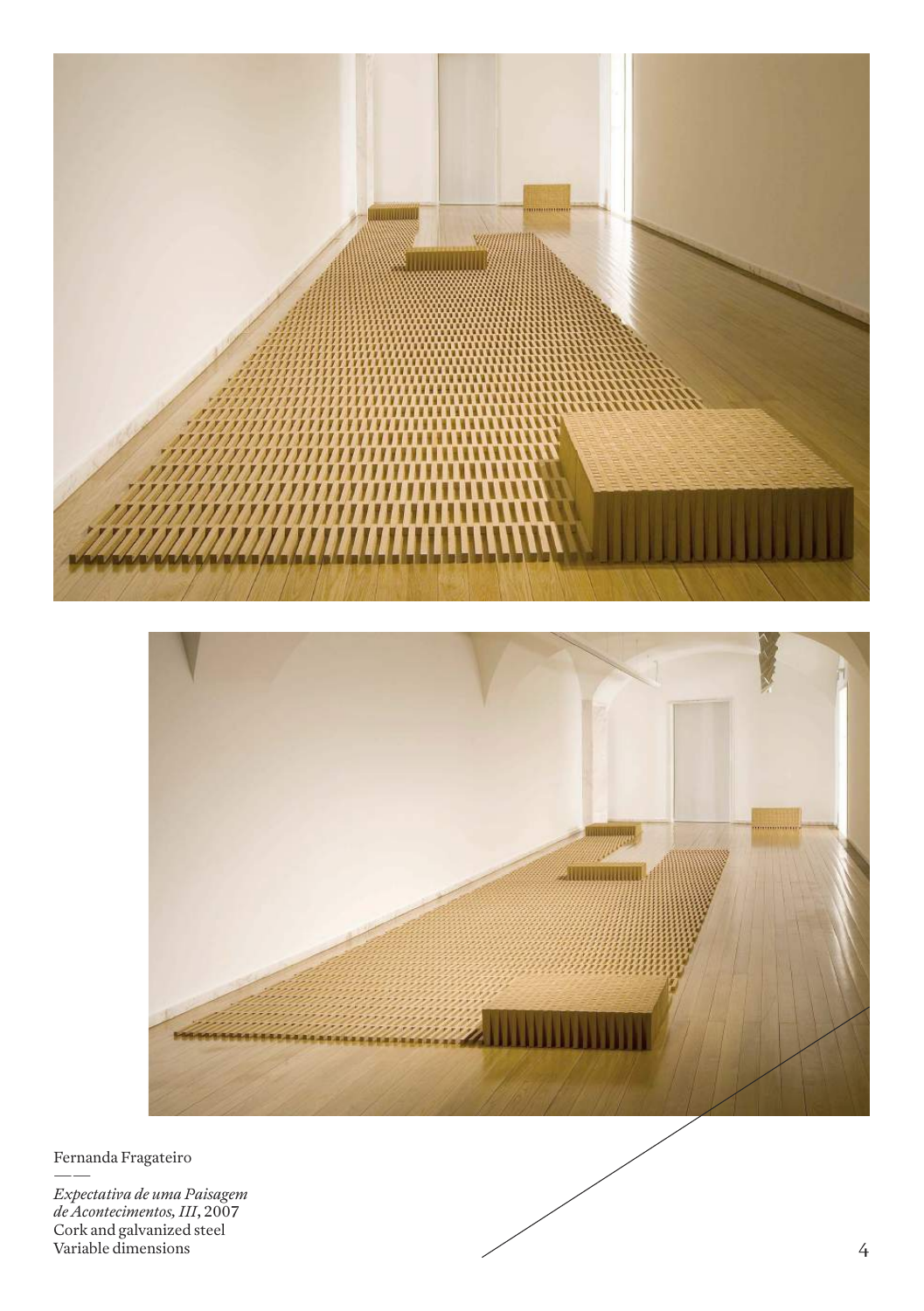### **António Cachola Collection**

*Curator and texts* **Delfim Sardo**

*/*

*/*

*/*

*/*

*/*

*/*

*/*

**/**

**/**

*Coordination* **Gabinete de Comunicação e Imagem (Fidelidade)**

*Installation Coordination* **António Sequeira Lopes**

*Installation* **Mariatorrada**

*Support* **Museu de Arte Contemporânea de Elvas, MACE**

*Design* **Atelier Pedro Falcão**

*Translations Kennis Translations*

**The works belong to the António Cachola Collection**

*/* **The performance** *Manifesto da Brigada de São Vítor: Linhas de acção dos técnicos enquanto técnicos (1976)* **is interpreted by the duo Lavoisier: Patricia Relvas and Roberto Afonso.**

**July 27 -> October 30, 2015**

**Chiado8 – Espaço Fidelidade Arte Contemporânea Largo do Chiado n.º 8, 1249-125 Lisboa Tel. 213.401.676 www.fidelidademundial.pt**





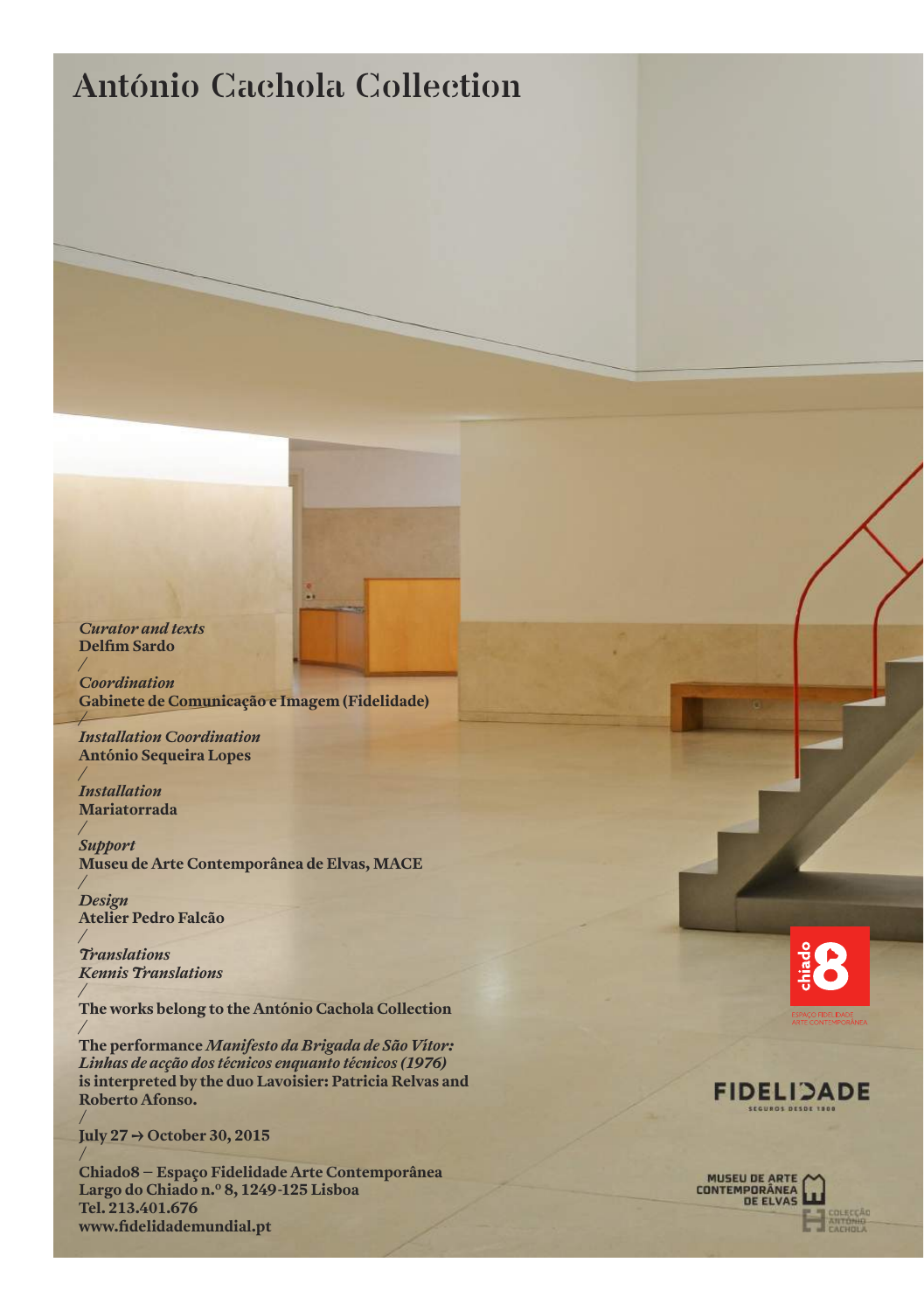

#### **Ângela Ferreira**

**Ângela Ferreira was born in Maputo in 1958. She lives and works in Lisbon. She studied Visual Arts – Sculpture atthe University of Cape Town in Cape Town, South Africa. She has been a teacher atthe Faculty of Fine Art, University of Lisbon, since 2003 and has carried outteaching activities in various national and international institutions since the 1980s. She has exhibited regularly since the early 1990s, and represented Portugal atthe 52nd Venice Biennale in 2007. Her work has been presented in numerous museums and institutions, including: Museu Coleção Berardo, Lisbon; La Criée Centre for Contemporary Art, Rennes; Museu do Chiado, Lisbon; Fundação de Serralves, Porto; Chinati Foundation, Marfa, USA; Calouste Gulbenkian Foundation's Modern Art Centre, Lisbon; MACBA, Barcelona; Parasol Unit, London;Witte deWith, Rotterdam; De Appel Foundation, Amsterdam; Museion , Bolzano; Haus der Kulturen DerWelt, Berlin; ArtInstitute of Chicago; Stills – Scotland's Centre for Photography, Edinburgh; National Museum of Art, Maputo; Tamayo Museum, Mexico City, among many other galleries, institutions and contemporary art events.**

#### **Fernanda Fragateiro**

**Fernanda Fragateiro was born in Montijo in 1962. She lives and works in Lisbon. Her work has been presented in numerous museums and institutions, including: Bronx Museum, New York; Koldo Mitxelena Kulturunea, San Sebastian; MUAC, Mexico; Calouste Gulbenkian Centre, Paris; Calouste Gulbenkian Foundation's Modern Art Centre, Lisbon; Dublin Contemporary; Lisbon Architecture Triennale; Fundación Marcelino Botín, Santander;IVAM, Valencia; Centro Cultural de Belém, Lisbon; Centro Galego de Arte Contemporánea, Santiago de Compostela; Fundação de Serralves, Porto; Fundación 'La Caixa', Caixa Forum, Barcelona; Culturgest, Lisbon; Fogg Museum, Harvard, among many others.**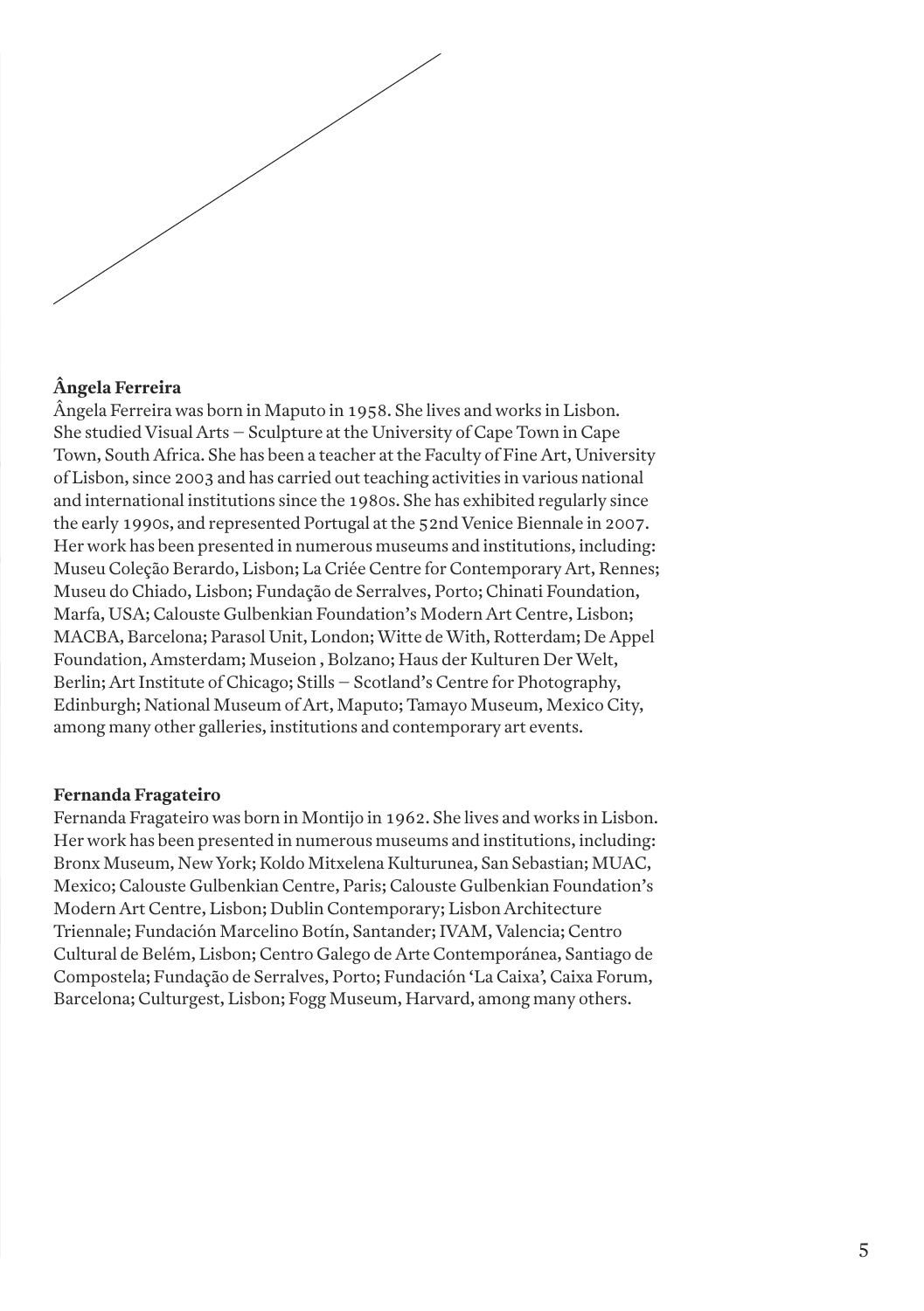**Fernanda Fragateiro**

**——** *Expectativa de uma Paisagem de Acontecimentos,III***, 2007 Cork and galvanized steel Variable dimensions**